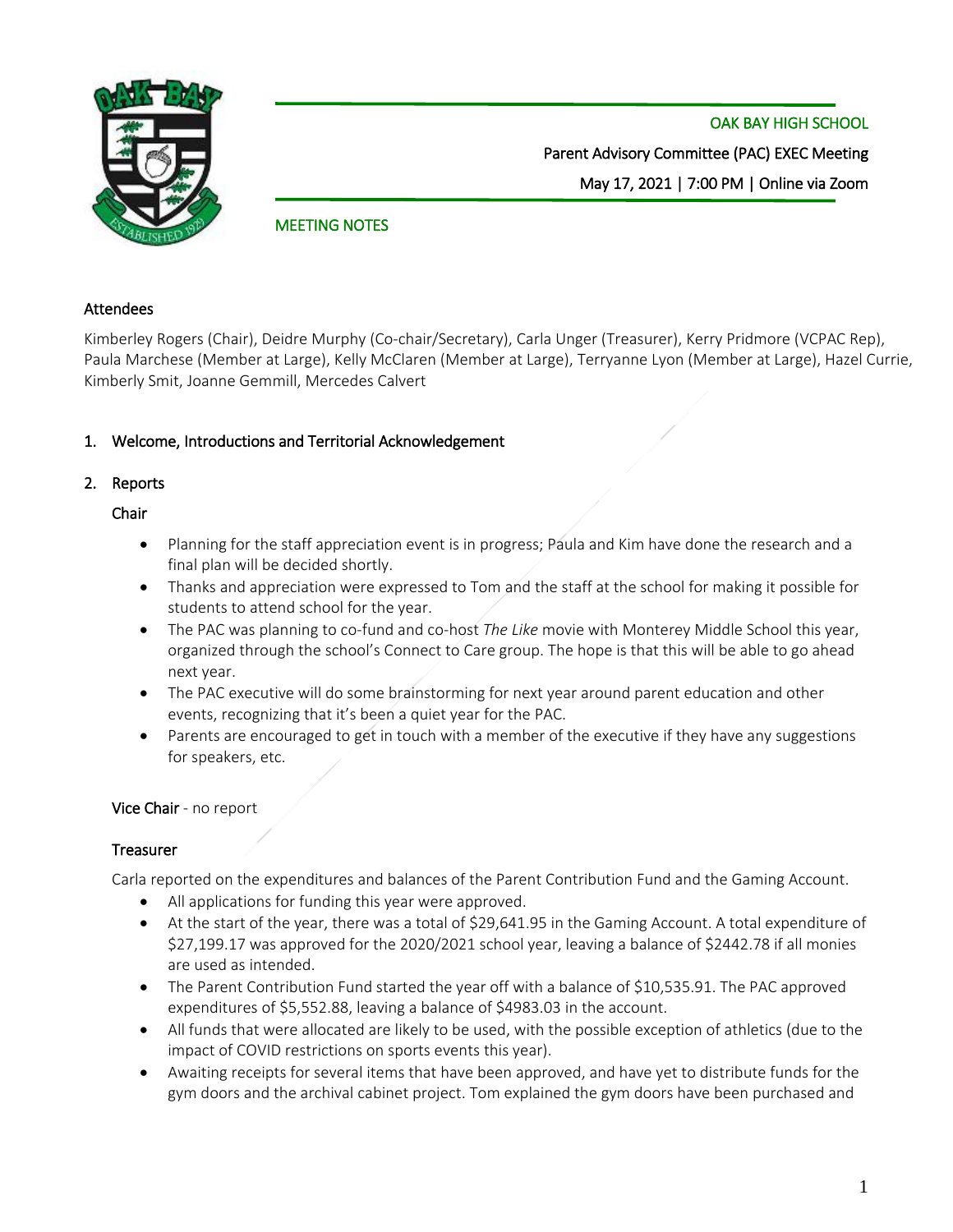will be installed soon, while the archival project is waiting to secure the remaining funds necessary for installation of the archive.

• An application for next year's Gaming Account will be put forward soon; there is no indication that the PAC will receive less money than usual as per a concern that was raised earlier in the year in this regard.

### Secretary – no report

### VCPAC Rep

• Most focus in recent meetings has been at the elementary level, as well as on the upcoming budget, with VCPAC taking an advocacy perspective in petitioning the School District.

### 3. Administration Report

- Thank you to PAC executive and members, who have been very supportive of what staff are doing in the school.
- Budget
	- o The School District is postponing decisions and voting on the budget (the meeting scheduled for this evening was postponed).
	- o The School District is bringing in an advisor to look at the budget.
	- o Tom will update through the school newsletter as he hears from the District.
- Grad
	- o The school is hosting an 'Amazing Race' on Friday for grads. It will be a COVID-friendly event, with teams of 3 or 4 people (from the same cohort) competing as teams or individuals in 15 different challenges.
	- o The grad parent committee is meeting on Wednesday to finalize plans for graduation.

## • Calendar

- o Last day of instruction: Tuesday, June 22
- o Grad ceremony: Wednesday June 23 and Thursday, June 24
- o Curriculum Completion days: Wednesday June 23 and Thursday, June 24. Curriculum completion days are optional; they are opportunities for students to catch up on any work they may have missed. The majority of students will not be in school.
- o Staff admin day June 25 (students are not in school)
- Timetable for next year
	- o Staff are currently working on the timetable for next year. The school will start with the quarterly system. A school committee is looking at the option of switching to a semester system in January, depending on COVID restrictions.
	- o The timetable will be available in mid- to late-June.
	- o The school is aiming to create a couple of focus blocks during the week (to ensure students are able to keep up if they miss a class, for example) next year. This would likely include one morning and one afternoon a week (not a full afternoon like this year).

#### Questions from parents:

When will the grade 10 provincial exams be held?

*Hoping to do them the week before this (i.e., the week of June 14)*